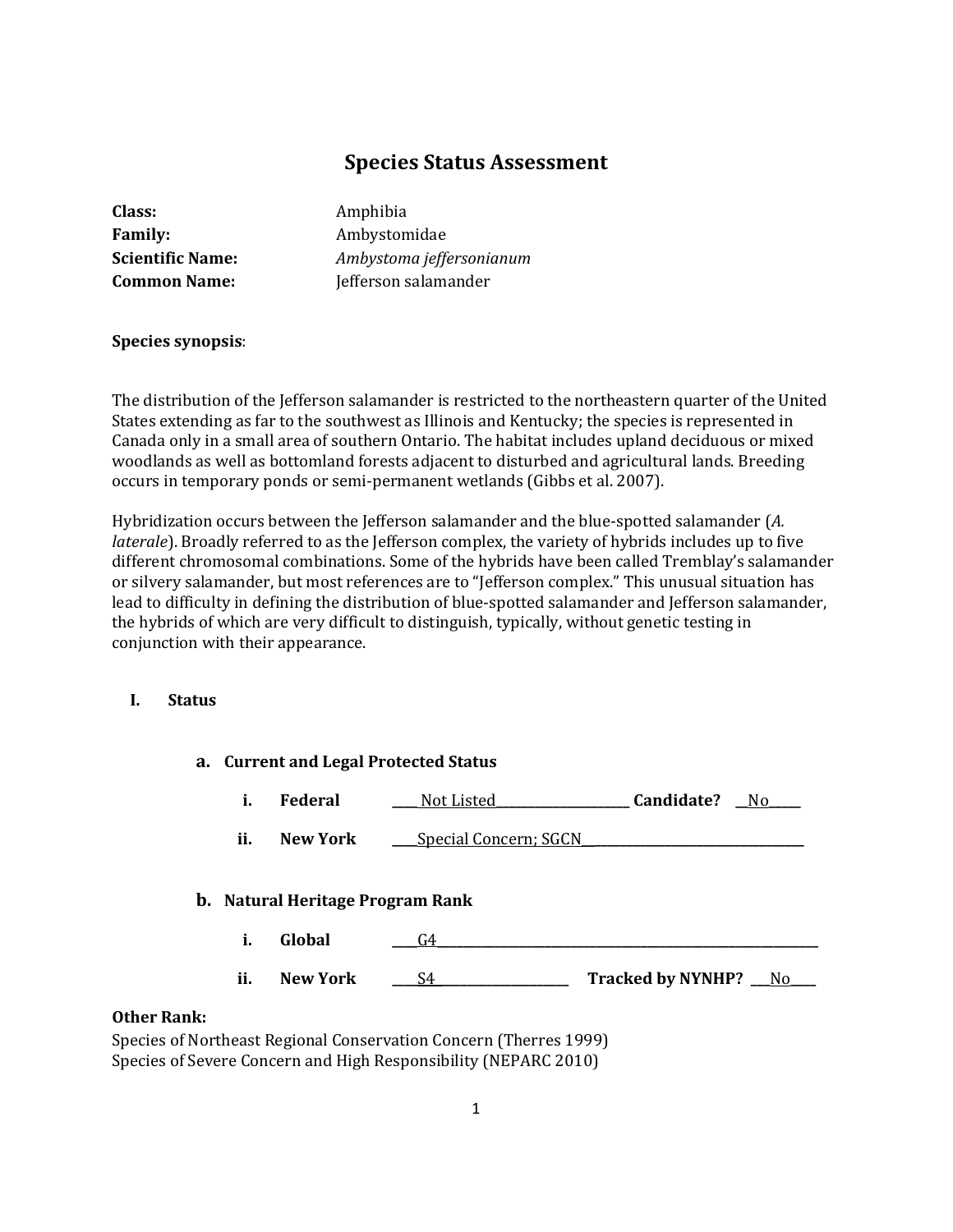#### **Status Discussion:**

Jefferson salamander is considered to be locally abundant in suitable habitat across New York. It has been designated as a Species of Regional Conservation in the Northeast due to its unknown population status and taxonomic uncertainty (Therres 1999). NEPARC (2010) lists Jefferson salamander as a Species of Severe Concern because more than 75% of northeastern states list it as SGCN, and as a High Responsibility Species because the Northeast comprises more than 50% of its distribution.

#### **II. Abundance and Distribution Trends**

- **a. North America**
	- **i. Abundance**

| declining<br>_increasing | stable | <u>X</u> unknown |
|--------------------------|--------|------------------|
| Distribution:<br>Ĩİ.     |        |                  |
| declining<br>_increasing | stable | X unknown        |

**Time frame considered: \_\_\_\_\_\_\_\_\_\_\_\_\_\_\_\_\_\_\_\_\_\_\_\_\_\_\_\_\_\_\_\_\_\_\_\_\_\_\_\_\_\_\_\_\_\_\_\_\_\_\_\_\_\_\_\_\_**

- **b. Regional (e.g., Atlantic Flyway, USFWS Region 5 – Northeast, Watershed, Hydrologic Unit)**
	- **i. Abundance**

|  | declining | increasing | stable | unknown |
|--|-----------|------------|--------|---------|
|--|-----------|------------|--------|---------|

**ii. Distribution:**

| declining                        | increasing             | stable | unknown |
|----------------------------------|------------------------|--------|---------|
| <b>Regional Unit Considered:</b> | Northeast <sub>-</sub> |        |         |

| Regional Unit Considered:_ | Northeast |
|----------------------------|-----------|
| Time Frame Considered:     |           |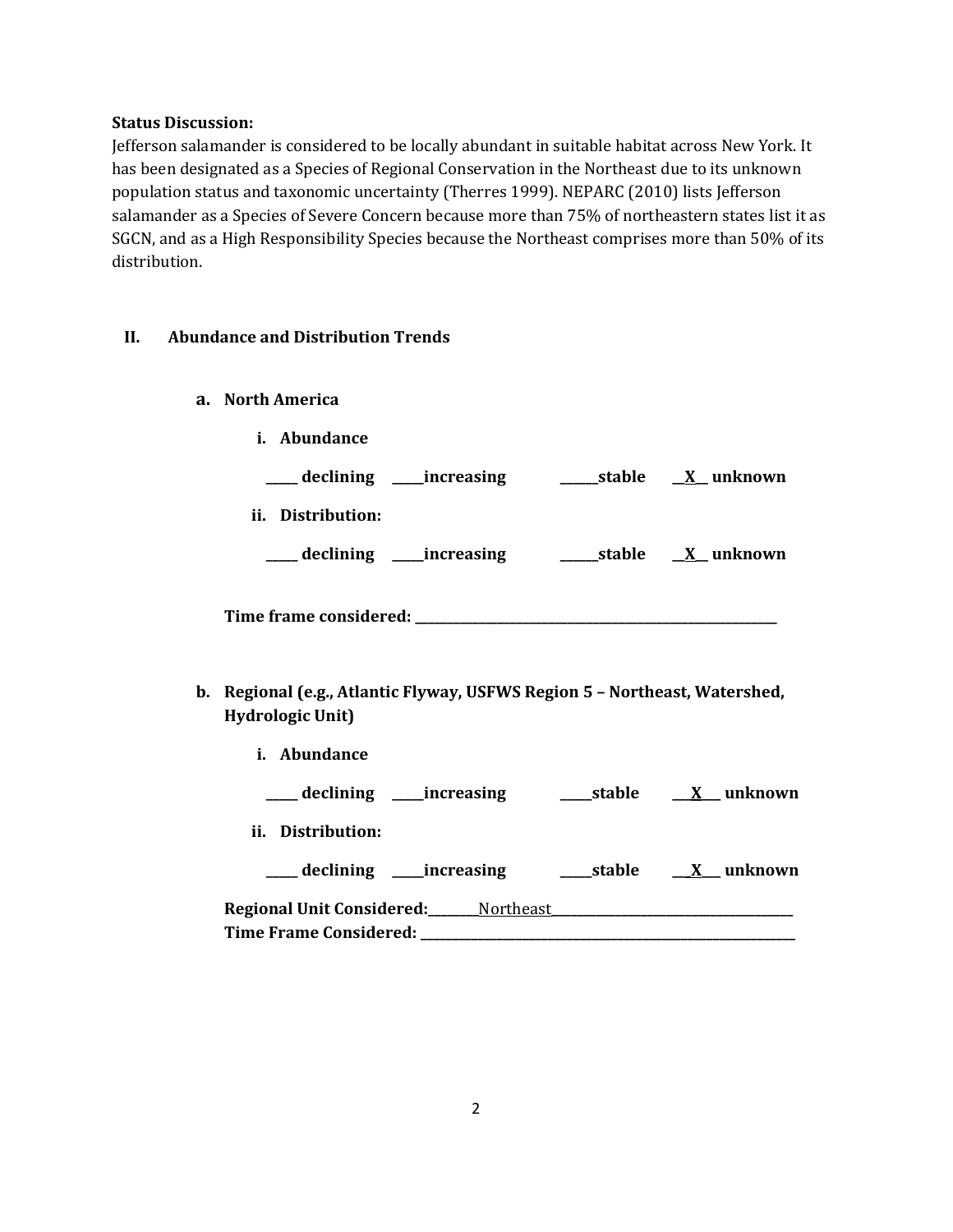**c. Adjacent States and Provinces**

| <b>CONNECTICUT</b>                                                                                                                                                           | Not Present _________ No data _______                      |           |
|------------------------------------------------------------------------------------------------------------------------------------------------------------------------------|------------------------------------------------------------|-----------|
| i. Abundance                                                                                                                                                                 |                                                            |           |
| ii. Distribution:                                                                                                                                                            |                                                            |           |
|                                                                                                                                                                              | <u>X</u> declining ____increasing ______stable ____unknown |           |
|                                                                                                                                                                              |                                                            |           |
|                                                                                                                                                                              |                                                            |           |
| i. Abundance                                                                                                                                                                 |                                                            |           |
|                                                                                                                                                                              |                                                            |           |
| ii. Distribution:                                                                                                                                                            |                                                            |           |
|                                                                                                                                                                              | ___ declining ____increasing ______stable ____unknown      |           |
| Time frame considered: 76 occurrences since 1980; no trend<br>Listing Status: Special Concern Superson Control Control Superson Control Control Control Control Control Cont |                                                            |           |
| <b>NEW JERSEY</b>                                                                                                                                                            |                                                            |           |
| i. Abundance                                                                                                                                                                 |                                                            |           |
|                                                                                                                                                                              | ___ declining ___ increasing ____ stable ___ unknown       |           |
| ii. Distribution:                                                                                                                                                            |                                                            |           |
|                                                                                                                                                                              | ___ declining ____increasing ______stable ____unknown      |           |
|                                                                                                                                                                              |                                                            |           |
| Listing Status: __________ Special Concern                                                                                                                                   |                                                            | SGCN? Yes |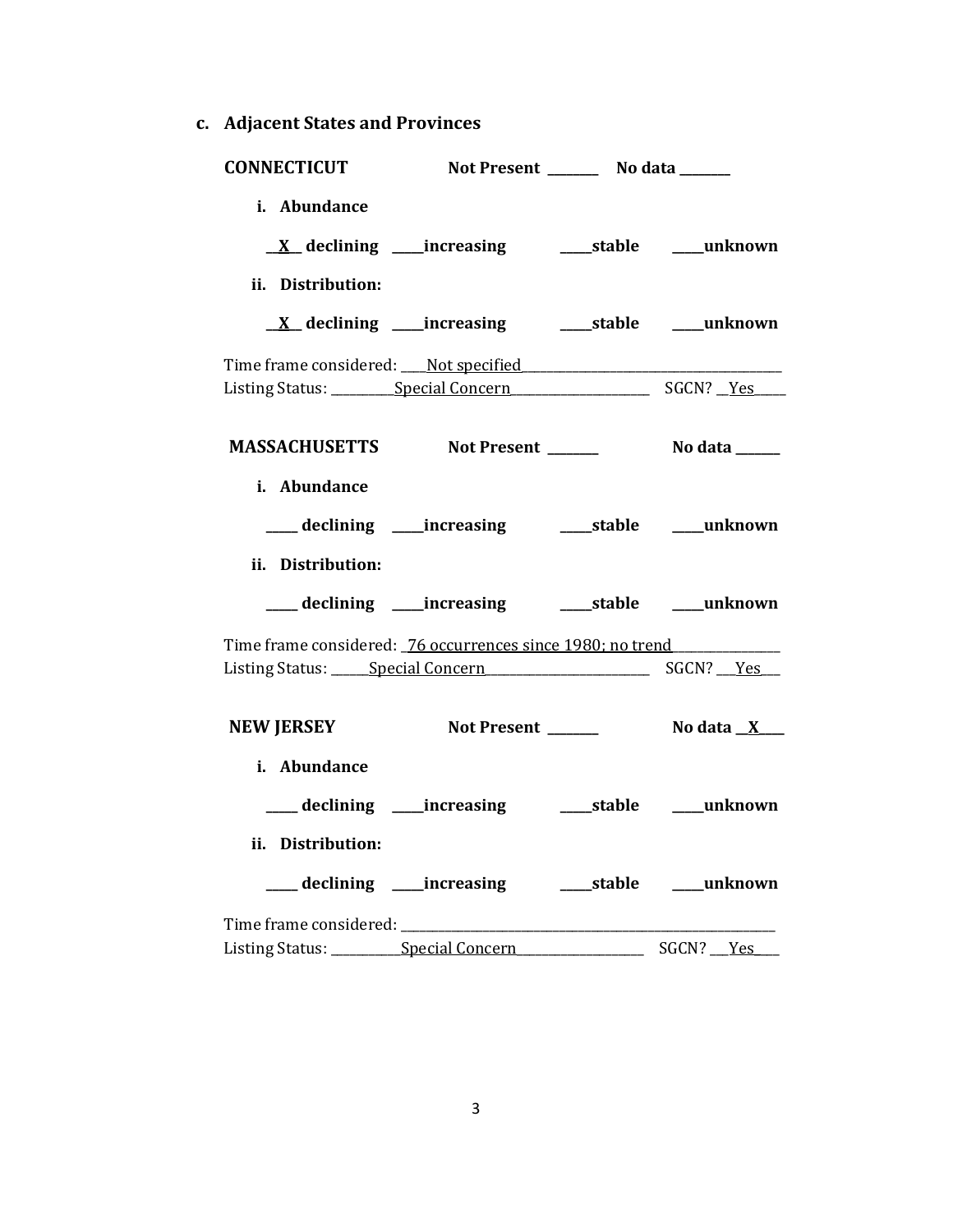| <b>ONTARIO</b>    |                                                                |                             |
|-------------------|----------------------------------------------------------------|-----------------------------|
| i. Abundance      |                                                                |                             |
|                   | ___ declining ___ increasing _____________stable _____unknown  |                             |
| ii. Distribution: |                                                                |                             |
|                   | ___ declining ___ increasing ______________stable _____unknown |                             |
|                   |                                                                |                             |
|                   |                                                                |                             |
|                   | PENNSYLVANIA Not Present ________ No data ______               |                             |
| i. Abundance      |                                                                |                             |
|                   | <u>X</u> declining ____increasing _______stable ____unknown    |                             |
| ii. Distribution: |                                                                |                             |
|                   | <u>X</u> declining ____increasing _______stable _____unknown   |                             |
|                   | Time frame considered: Not Specified                           |                             |
|                   |                                                                |                             |
|                   |                                                                |                             |
| <b>QUEBEC</b>     | Not Present _ <u>X</u> ____                                    | No data ______              |
| i. Abundance      |                                                                |                             |
|                   |                                                                |                             |
| ii. Distribution: |                                                                |                             |
|                   | ____ declining _____ increasing                                | ________stable _____unknown |
|                   |                                                                |                             |
|                   |                                                                |                             |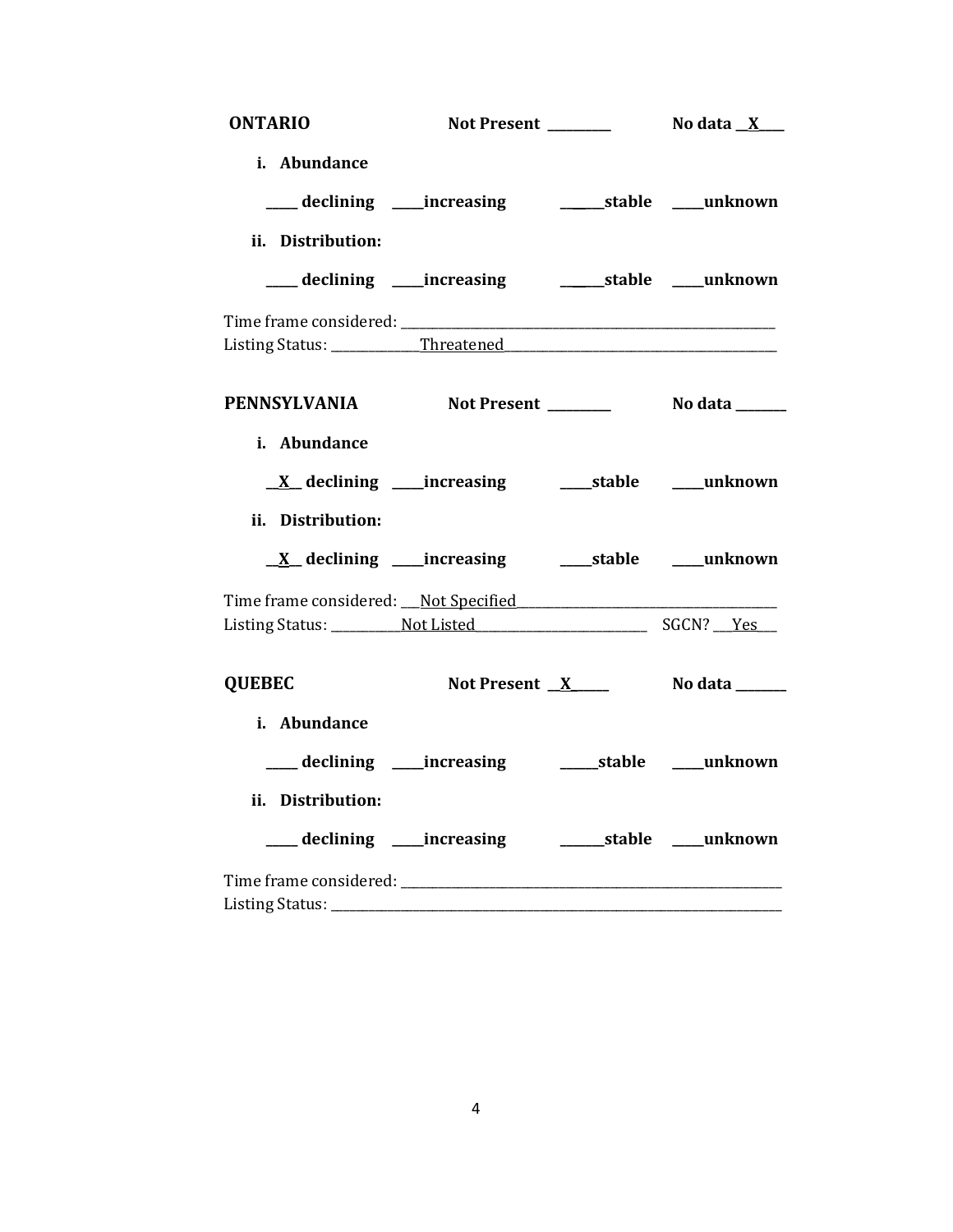| <b>VERMONT</b>    |                                                                  |                                                                             |
|-------------------|------------------------------------------------------------------|-----------------------------------------------------------------------------|
| i. Abundance      |                                                                  |                                                                             |
|                   |                                                                  |                                                                             |
| ii. Distribution: |                                                                  |                                                                             |
|                   | ___ declining ____increasing _______stable __ <u>X_</u> _unknown |                                                                             |
|                   |                                                                  |                                                                             |
|                   |                                                                  |                                                                             |
| d. NEW YORK       |                                                                  | No data $\frac{1}{\sqrt{1-\frac{1}{2}}\cdot\frac{1}{\sqrt{1-\frac{1}{2}}}}$ |
| i. Abundance      |                                                                  |                                                                             |
|                   | ___ declining ____increasing ______stable _____X__ unknown       |                                                                             |
| ii. Distribution: |                                                                  |                                                                             |
|                   |                                                                  | ___ declining ____increasing _______stable ____ <u>X</u> __ unknown         |
|                   |                                                                  |                                                                             |

### **Monitoring in New York.**

There are currently no regular monitoring activities in New York. The NY Amphibian and Reptile Atlas (Herp Atlas) was conducted in 1990-99. The Herp Atlas database also includes historic records from prior to 1990; these records are primarily a compilation of museum records and researchers' field notes.

#### **Trends Discussion:**

Population trends for Jefferson salamanders are unknown, but there is concern globally and regionally due to habitat loss and hybridization. Jefferson salamander was identified by the Northeast Technical Committee as a species of special concern due to a high risk of the species disappearing from the Northeast, lack of data, and a high percent of the range occurring in the Northeast. Some states have indicated a declining trend in the SWAP, as noted above.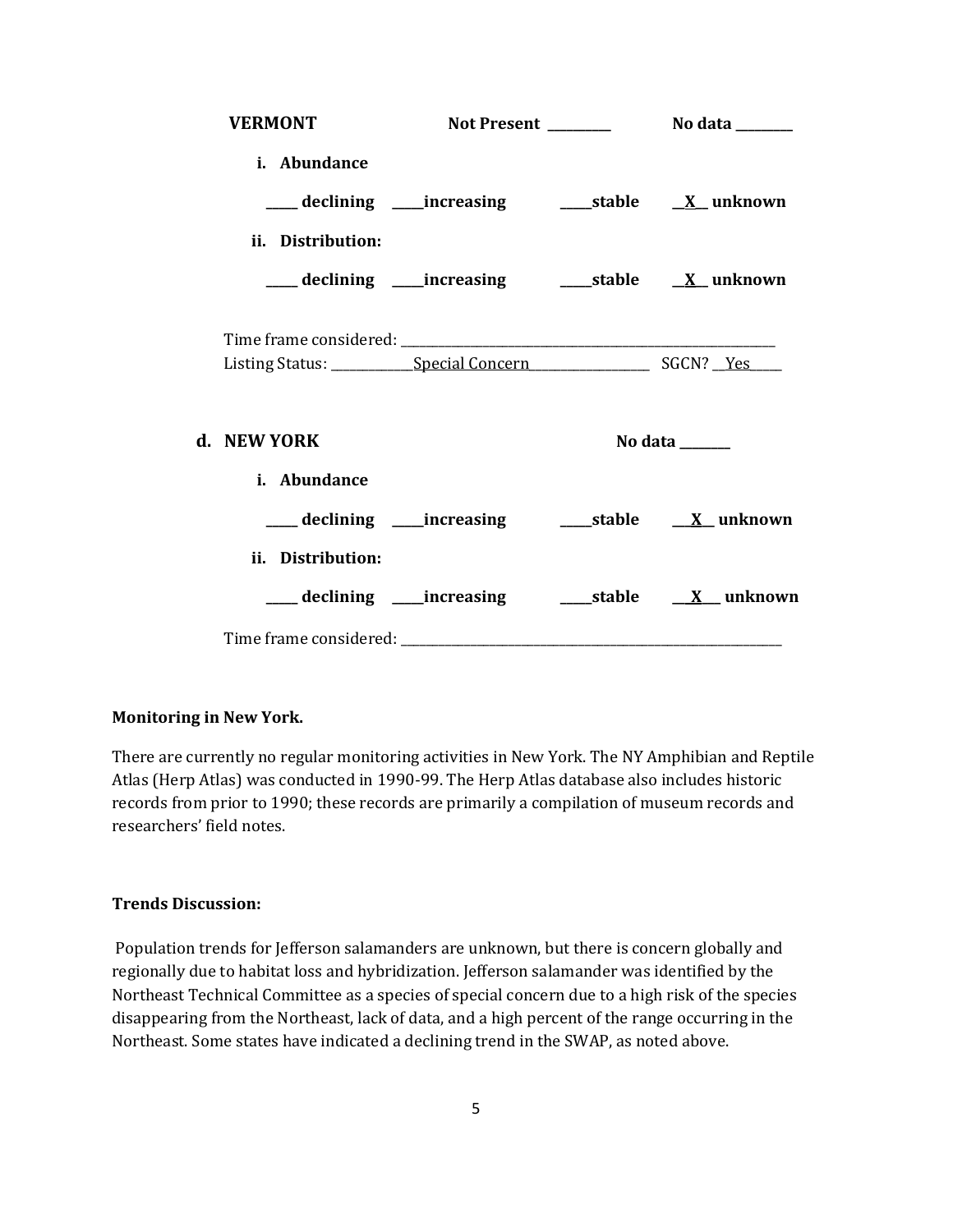NatureServe (2012) notes a long-term trend in North America of "stable to declining by 50%," and a short-term trend of "stable to declining by 30%." Reliable trends are not available for salamanders in general and concern in northeastern states is based on known threats including loss of wetland habitat, road mortality, and acid rain.



Figure 1: Conservation status of Jefferson salamander in the United States (NatureServe 2013).



**Figure 2**: Distribution of Jefferson salamander in the United States (NatureServe 2013). Data developed as part of the Global Amphibian Assessment and provided by IUCN-World Conservation Union, Conservation International and NatureServe.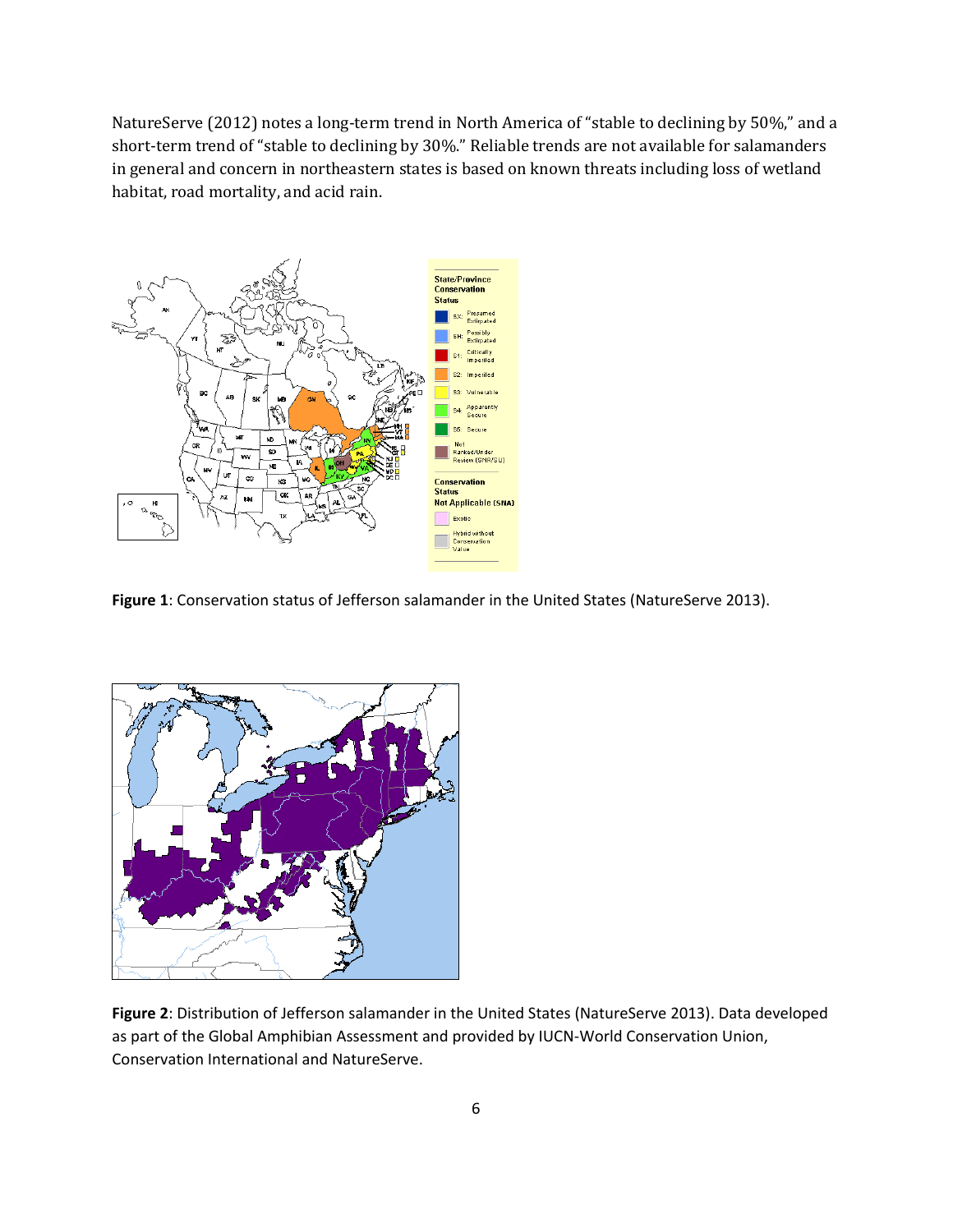

**Figure 3**: Distribution of Jefferson salamander complex in New York (NYS Herpetology database, NYSDEC).



Figure 4: Distribution of Jefferson salamander in New York (NYS Herpetology database, NYSDEC).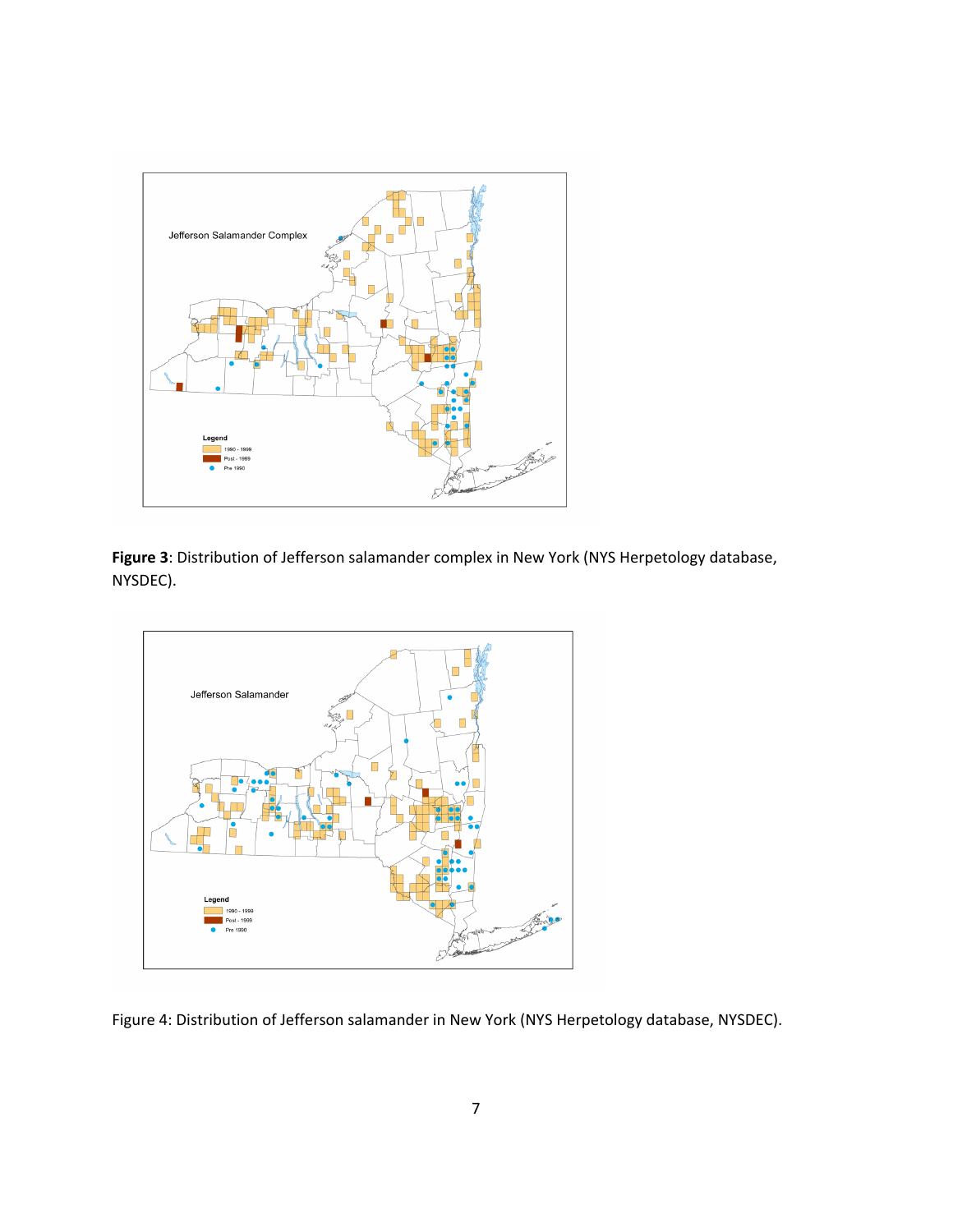#### **III. New York Rarity, if known:**

| <b>Historic</b><br>(select one) | # of Animals | # of Locations | % of State |
|---------------------------------|--------------|----------------|------------|
| prior to 1970                   |              |                |            |
| prior to 1980                   |              |                |            |
| prior to 1990                   |              |                |            |

#### **Details of historic occurrence:**

Prior to about 1964, almost all Jefferson or blue-spotted salamanders, and their associated hybrids, were referred to as *A. jeffersonianum*, so historic records are questionable without further analysis.

| Current | # of Animals | # of Locations | % of State |
|---------|--------------|----------------|------------|
|         |              |                | 15%        |

## **Details of current occurrence:**

The New York Amphibian and Reptile Atlas (1990-99) documented Jefferson salamander in 112 survey quads (15%). Jefferson salamander complex was reported in 119 survey quads. During the Atlas period, there were 185 survey quads statewide with records of either Jefferson salamander or Jefferson salamander complex. Since 2000, records for the complex were added to the NY Herpetology database in an additional 8 survey quads and in an additional 3 quads for pure Jefferson salamander.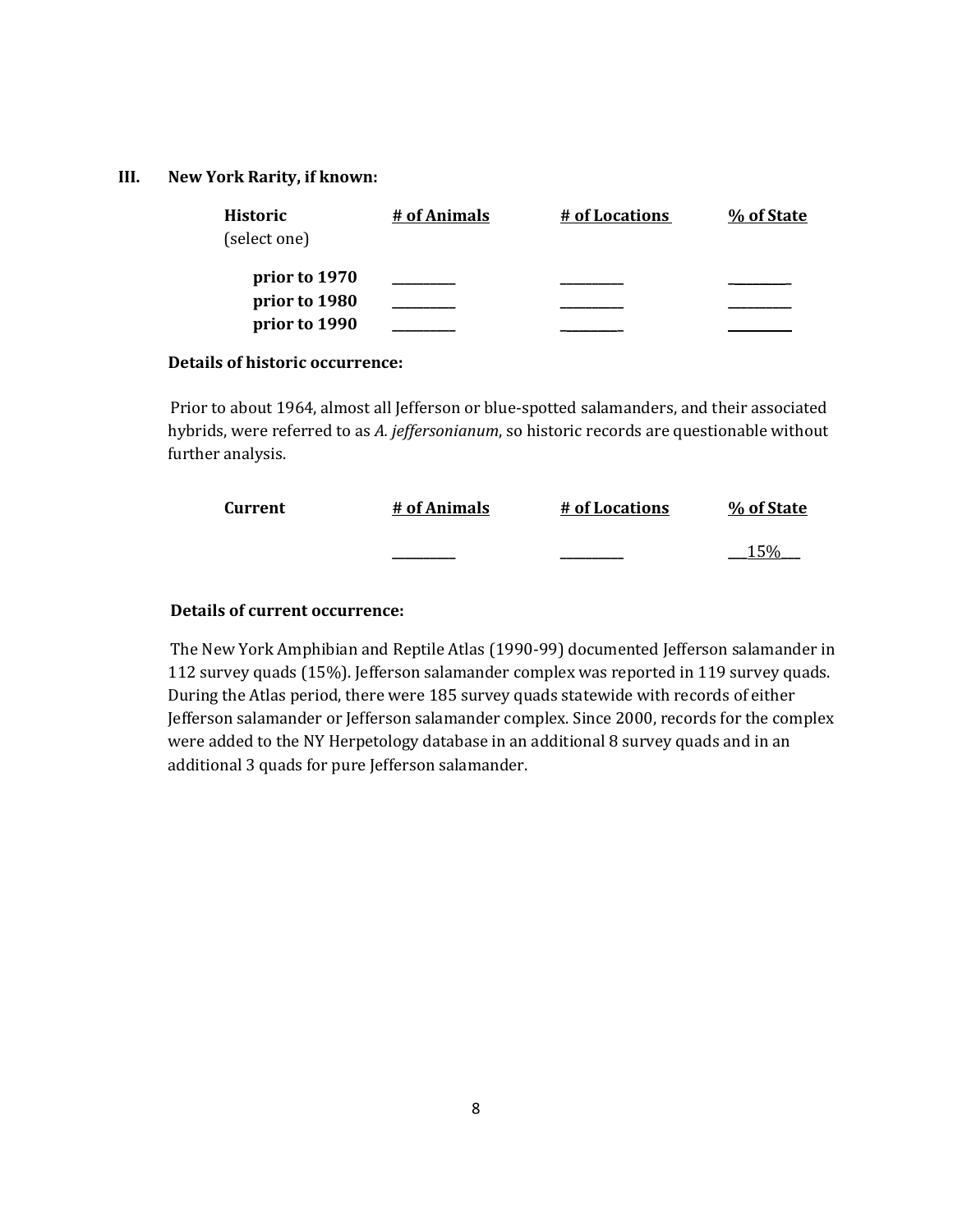## **New York's Contribution to Species North American Range:**

| % of NA Range in New York | <b>Classification of New York Range</b> |
|---------------------------|-----------------------------------------|
| $\frac{100}{2}$ (endemic) | <u>X</u> Core                           |
| $-76-99$                  | __ Peripheral                           |
| 51-75                     | Disjunct                                |
| $X_{26-50}$               | Distance to core population:            |
| $1 - 25$                  |                                         |

## **Rarity Discussion:**

In an extensive survey of New England and New York, Bogart and Klemens (1997) did not find any "sizable" populations. The Northeast comprises greater than 50% of the distribution in the United States (NEPARC).

## **IV. Primary Habitat or Community Type:**

- 1. Mixed Northern Hardwoods
- 2. Hardwood Swamp
- 3. Vernal Pool
- 4. Northern Swamp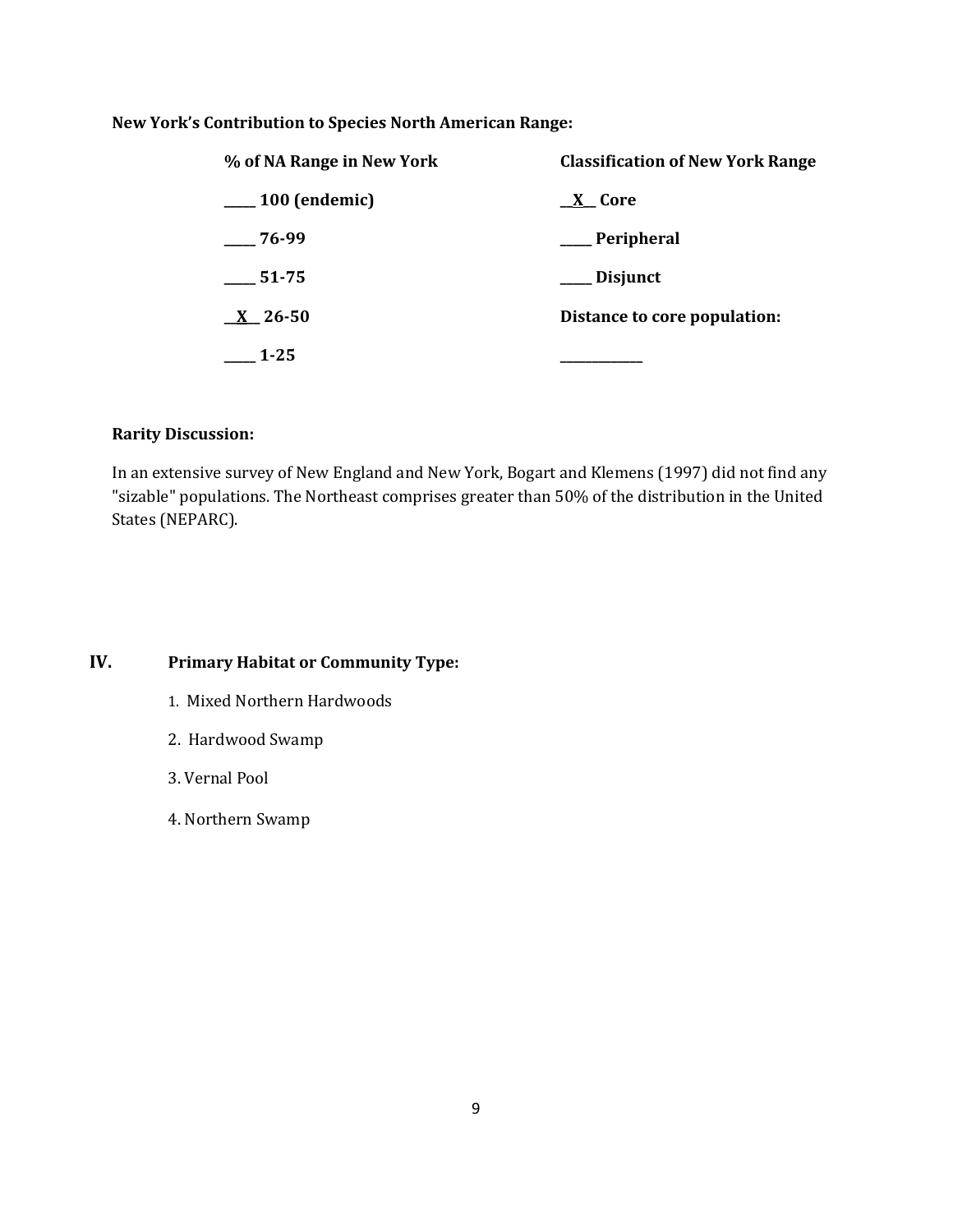#### **Habitat or Community Type Trend in New York:**

| <u>X</u> Declining                                                                            | Stable | $X$ Increasing | Unknown |  |  |
|-----------------------------------------------------------------------------------------------|--------|----------------|---------|--|--|
| <b>Time frame of decline/increase:</b> <u>_wetlands declining since 1970s, forests stable</u> |        |                |         |  |  |
| <b>Habitat Specialist?</b>                                                                    |        | $X$ Yes        | No.     |  |  |
| <b>Indicator Species?</b>                                                                     |        | $X$ Yes        | No      |  |  |

#### **Habitat Discussion:**

Jefferson salamanders occur in deciduous forest and mixed deciduous-coniferous forests with abundant tree stumps and downed logs that provide shelter. They also occur in bottomland forests adjacent to disturbed and agricultural lands. Breeding occurs in ephemeral pools and in semipermanent wetlands adjacent to woodland habitats. Breeding pools are generally cool, slightly turbid, and with a forested shoreline and emergent vegetation on the bottom. Fish-free ponds are preferred but some populations will breed where fish are present (Gibbs et al. 2007).

#### **V. New York Species Demographics and Life History**

**\_\_X\_\_\_ Breeder in New York**

**\_\_X\_\_ Summer Resident**

- **\_\_X\_\_ Winter Resident**
- **\_\_\_\_\_ Anadromous**

**\_\_\_\_\_ Non-breeder in New York**

**\_\_\_\_\_ Summer Resident**

- **\_\_\_\_\_ Winter Resident**
- **\_\_\_\_\_ Catadromous**

**\_\_\_\_\_ Migratory only**

**\_\_\_\_\_Unknown**

**Species Demographics and Life History Discussion:**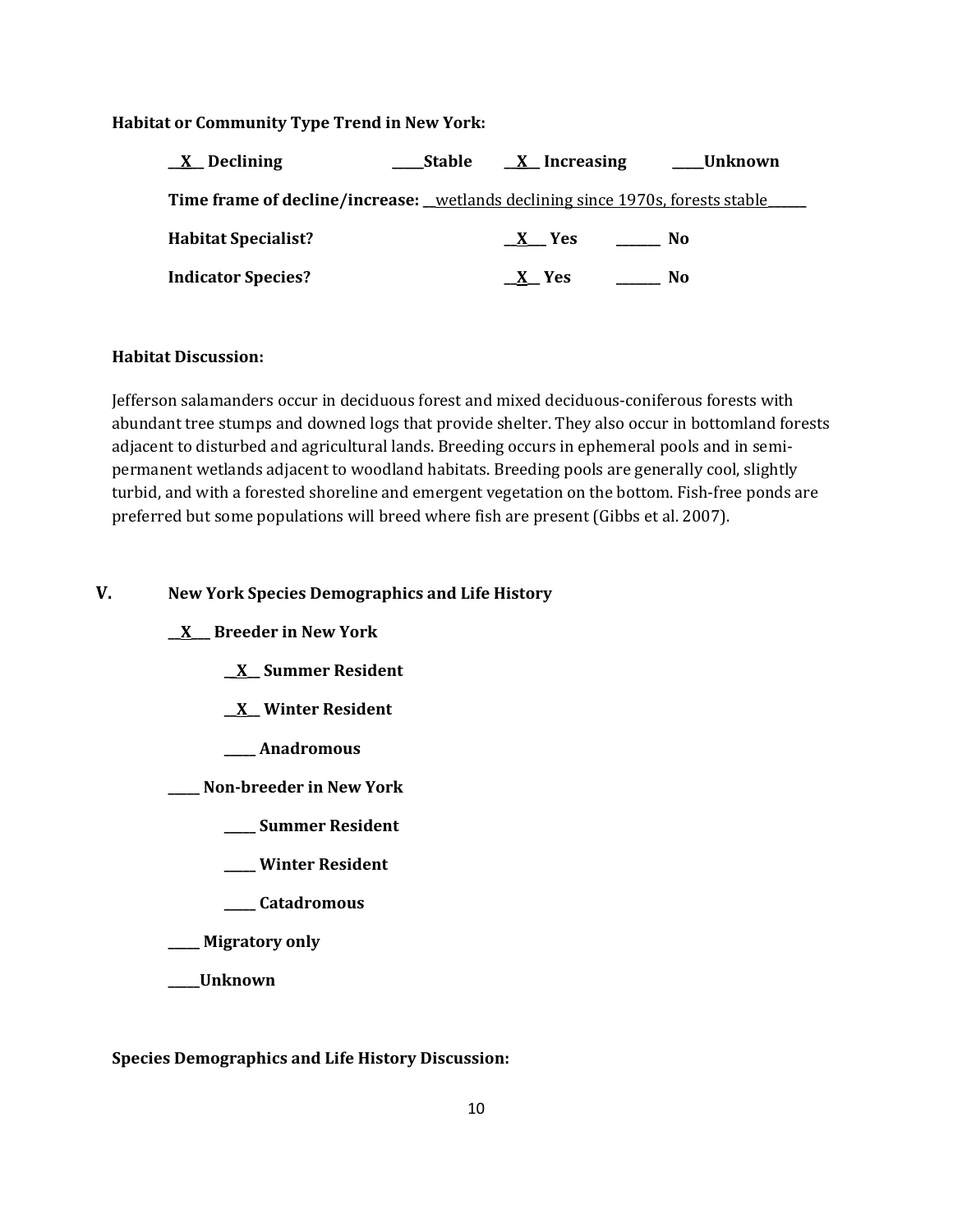Summarized from Gibbs et al. (2007): Breeding occurs in early March through April when rainy nights inspire movement of males to breeding pools. Females arrive a few days after males and mating occurs in the pond for the next several days to two weeks. Each female lays 100-300 eggs per season. Loose masses of 20-30 eggs are attached to submerged vegetation. Eggs hatch in 2-3 weeks into aquatic larvae, which metamorphose into terrestrial juveniles in mid-July to the end of August. Sexual maturity is attained at three years of age. Larvae are predated upon by predacious diving beetles, larval dragonflies, larger larval salamanders, snakes, and fish where present. Terrestrial juveniles and adults are preyed upon by snakes, birds, and mammals.

The home range of Jefferson salamanders varies from  $11 - 1,950$  square feet in males and  $100 -$ 1,227 square feet in females and migration distances have been reported from a mean 69 feet to 826 feet from breeding ponds (Colburn 2004).

## **VI. Threats:**

Known threats to all salamanders include loss and degradation of habitat due to conversion of land to agriculture and urban areas. Jefferson salamanders appear to be especially sensitive to disturbance. As an obligate vernal pool species, blue-spotted salamanders are sensitive to degradation of water quality from a variety of pollution sources including household garbage, agriculture runoff, pesticides, and siltation. Acidification of breeding ponds affects productivity in Jefferson salamanders. Sites with lower pH have fewer egg masses and higher concentrations of aluminum and sulfate. Breeding is most successful where pH is between 5 and 6 (see Gibbs et al. 2007).

Roads negatively affect blue-spotted salamander abundance in roadside habitats (deMaynadier and Hunter 2000); Jefferson salamanders may travel up to 477 feet to breeding pools (Semlitsch 1998). Logging affects vernal pool obligates by disrupting migratory movements, introducing roads, and reducing water quality. In addition, reforestation of commercial forests with coniferous species is detrimental to species that rely on a mixed forest habitat (NH State Wildlife Action Plan 2005).

Jefferson salamanders interbreed with blue-spotted salamanders to produce unisexual hybrids usually female—that have three, four or even five complete sets of chromosomes (such individuals are referred to, respectively, as triploid, tetraploid or pentaploid) in their DNA rather than the usual two sets (diploid). Such hybridization has the potential to dilute diploid populations of either species. Jefferson salamanders may have been outcompeted by blue-spotted salamanders in some areas.

The chytrid fungus, *Batrachochytrium dendrobatidis* (Bd), first described in 1998 (Longcore et al. 1999), is a fungal pathogen that has affected more than 200 amphibian species in 6 countries (Skerratt et al. 2007). Climate change that affects hydroperiod and/or water temperature of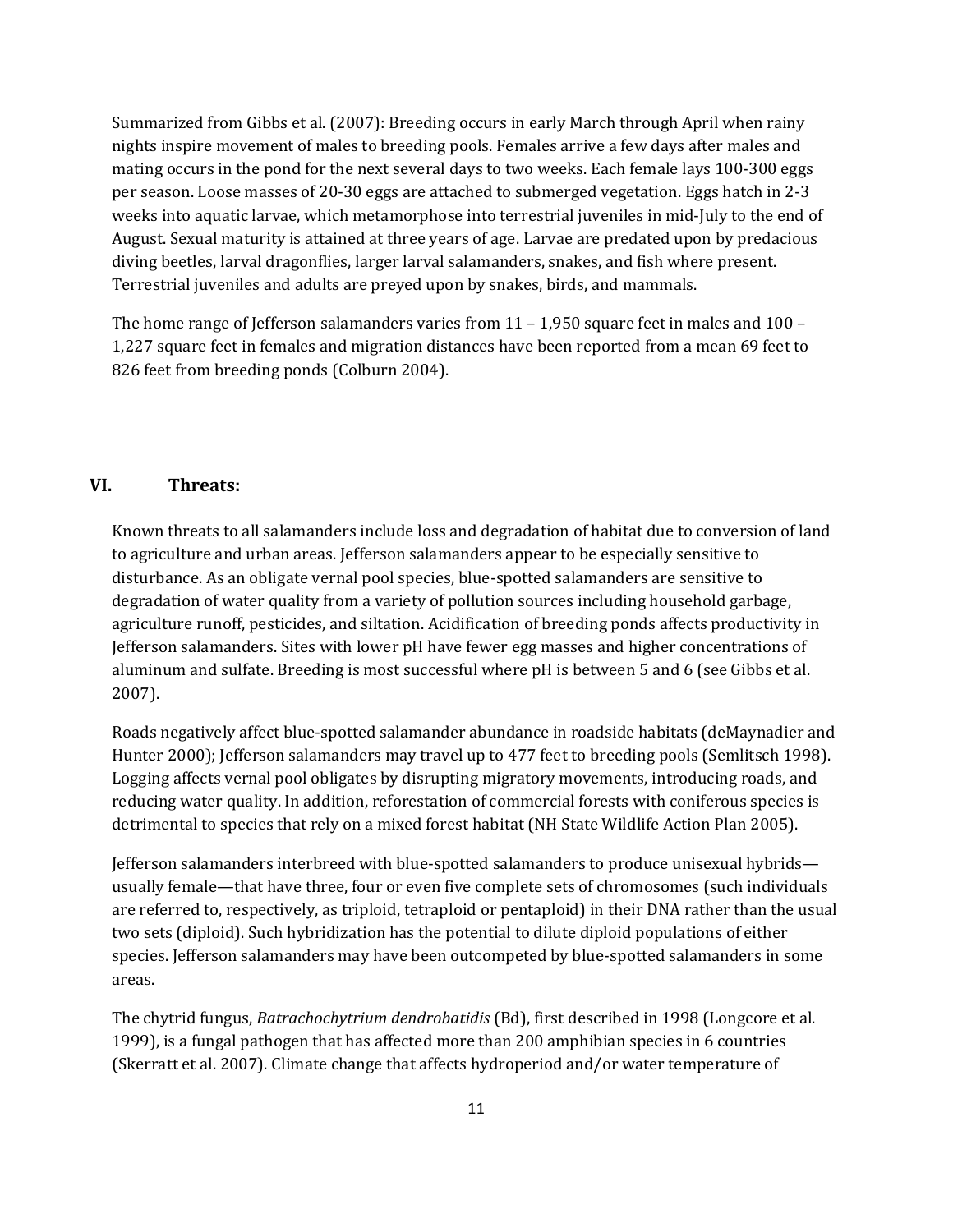breeding pools could have significant impacts on productivity (Rowe and Dunson 1995). Global warming may also increase the frequency of fungal outbreaks (Gibbs et al. 2007).

First identified in the 1960s (Granoff et al. 1965), ranaviruses have been shown to cause mortality in at least 14 families and more than 70 individual species of amphibians, including Jefferson salamanders (Miller et al. 2011).

## **Are there regulatory mechanisms that protect the species or its habitat in New York?**

**\_\_\_\_\_\_\_ No \_\_\_\_\_ Unknown \_\_X\_\_\_ Yes**

In 2006, the State of New York adopted legislation (ECL section 11-0107 sub 2) that gave all native frogs, turtles, snakes, lizards and salamanders legal protection as game species, and no salamander species are open to harvest. The legislation also outlaws the sale of any native species of herpetofauna regardless of its origin.

The Freshwater Wetlands Act provides protection for wetlands greater than 12.4 acres in size under Article 24 of the NYS Conservation Law. The Army Corps of Engineers has the authority to regulate smaller wetlands in New York State, and the DEC has the authority to regulate smaller wetlands that are of unusual local importance. The seasonal woodland pools that are required for breeding have no regulatory protection in New York State.

## **Describe knowledge of management/conservation actions that are needed for recovery/conservation, or to eliminate, minimize, or compensate for the identified threats:**

Semlitsch (1998) reviewed literature on several Ambystoma species and concluded that a radius of less than 200 meters around a breeding pond would likely encompass the terrestrial habitat used by more than 95 percent of adults. A study of radio-tagged Jefferson salamanders and spotted salamanders in Vermont supports this conclusion (Faccio 2003).

Conservation actions following IUCN taxonomy are categorized in the table below.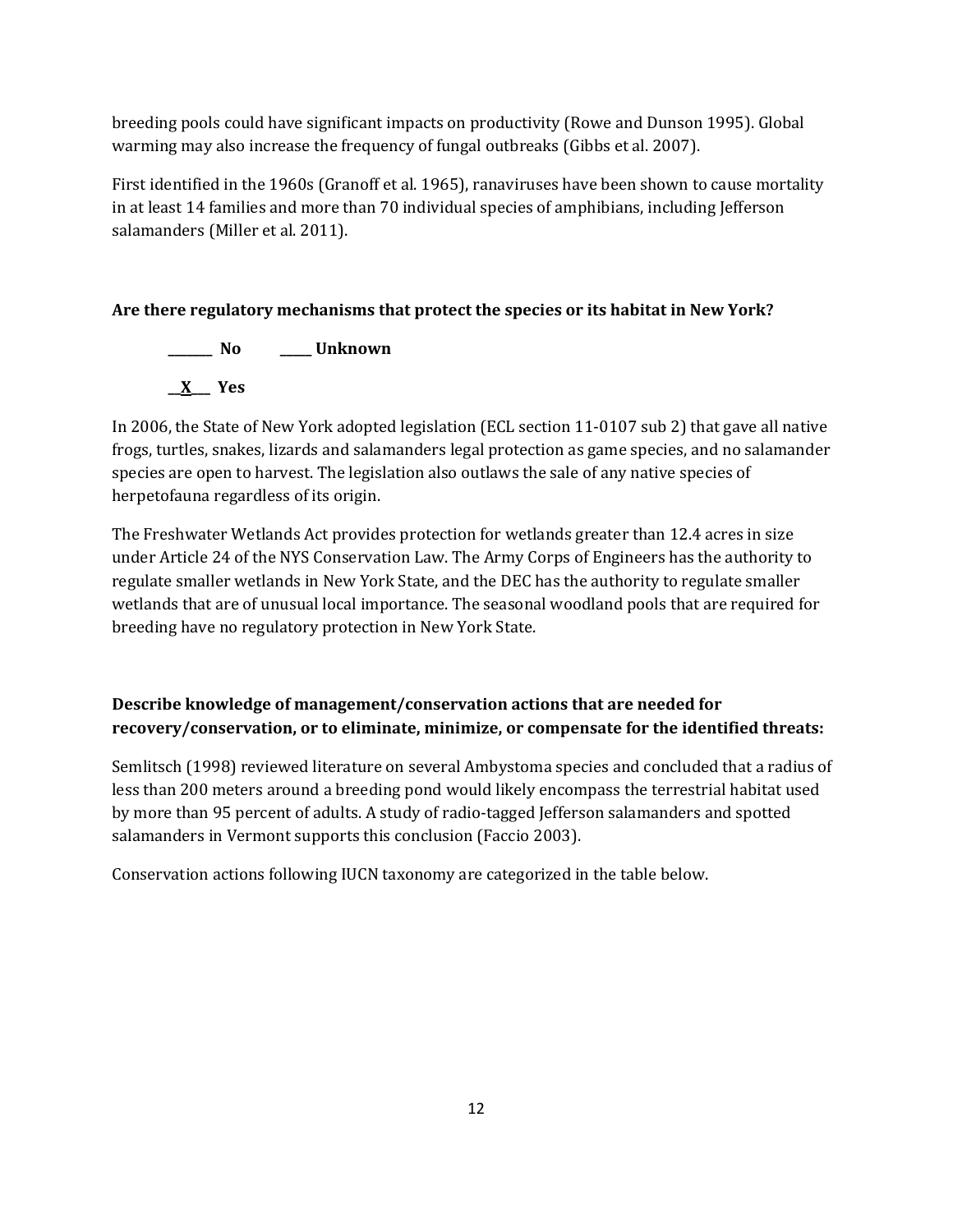| <b>Conservation Actions</b> |                                                |  |  |
|-----------------------------|------------------------------------------------|--|--|
| <b>Action Category</b>      | Action                                         |  |  |
| Land/Water Protection       | Resource & Habitat Protection                  |  |  |
| Land/Water Management       | Site/Area Management                           |  |  |
| Land/Water Management       | <b>Habitat and Natural Process Restoration</b> |  |  |
| Land/Water Management       | Invasive/Problematic Species Control           |  |  |
| Law/Policy                  | Legislation                                    |  |  |

The Comprehensive Wildlife Conservation Strategy (NYSDEC 2005) includes recommendations for the following actions for vernal pool salamanders, which includes Jefferson salamander.

#### **Easement acquisition:**

Secure wetland and adjacent upland habitats critical to species survival by acquisition of conservation easements, or by other land protection mechanisms.

#### **Habitat management:**

Develop and implement measures to manage reductions of wetland habitat quality caused by invasive plants, by offroad vehicles, and by introductions of fish and other predatory species.

#### **Habitat research:**

- Enable research to further document extent of upland habitat required by vernal pond breeding salamanders.
- Develop standardized habitat survey protocols, and implement survey protocols at all known and potentially suitable sites, to document the character, quality and extent of occupied habitat.

#### **Life history research:**

Document life history parameters specific to New York populations of the species, including age and sex ratios, longevity, age at sexual maturity, survivorship of young, predator-prey relationships, and wetland/upland habitat requirements.

### **Modify regulation:**

- \_\_\_\_ Modify Freshwater Wetlands Act, in order to protect wetlands smaller than 12.4 acres where they support species of conservation concern, and in order to expand the protected upland buffer beyond the 100-foot limit where necessary.
- \_\_\_\_ Adopt into New York's Environmental Conservation Law provisions which designate tiger salamander, marbled salamander, Jefferson salamander and blue-spotted salamander as protected small game species.

#### **Other action:**

Determine significance of specific threats to populations of species in this group, and formulate management options to control significant threats.

#### **Population enhancement:**

\_\_\_\_ Employ restoration techniques for tiger salamanders at selected sites as needed, including head starting, and repatriation/relocation strategies.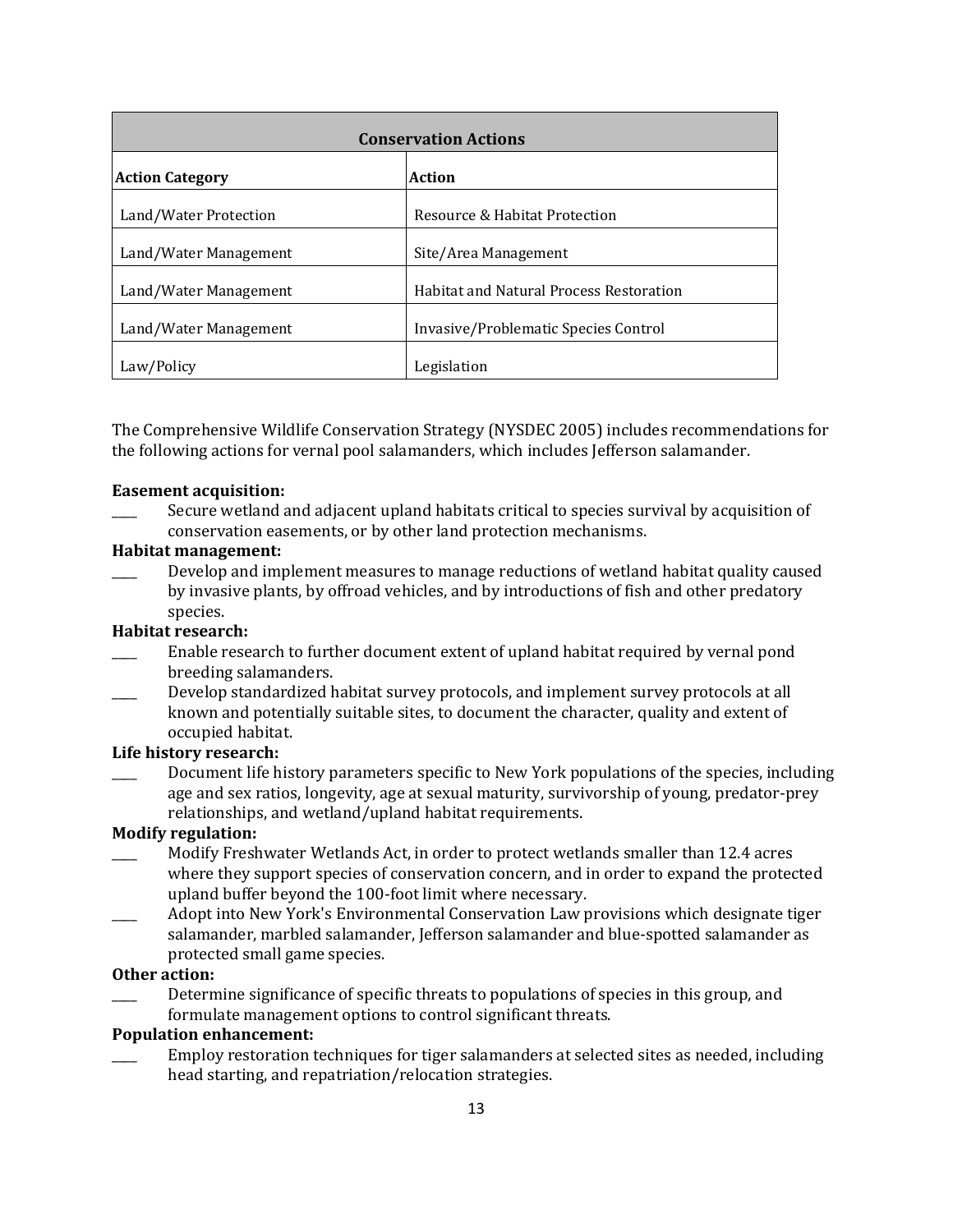#### **Population monitoring:**

\_\_\_\_ Conduct periodic re-survey of known sites of species occurrence, in order to detect population trends.

### **Statewide baseline survey:**

- Develop standardized population survey protocols, and implement survey protocols at all known and potentially suitable sites, to document the extent of occupied habitat.
- Develop standardized population survey protocols, and implement survey protocols at all known and potentially suitable sites, to document the statewide distribution of species in this group.

## **VII. References**

Bogart, J. P., and M. W. Klemens. 1997. Hybrids and genetic interactions of mole salamanders (*Ambystoma jeffersonianum* and *A. laterale*) (Amphibia: Caudata) in New York and New England. American Museum Novitates (3218):1-78.

deMaynadier, P. G., and M. L. Hunter, Jr. 2000. Road effects on amphibian movements in a forested landscape. Natural Areas Journal 20:56-65.

deMaynadier, P. G., and J. E. Houlahan. 2007. Conserving vernal pool amphibians in managed forests. Pages 253-280 *in* Science and conservation of vernal pools in northeastern North America (A. J. K. Calhoun and P. G. DeMaynadier, eds.). CRC Press, Boca Raton, FL.

Faccio, S. D. 2003. Postbreeding emigration and habitat use by Jefferson and spotted salamanders in Vermont. Journal of Herpetology 37:479-489.

Gibbs, J. P., A. R. Breisch, P. K. Ducey, G. Johnson, J. L. Behler, R. Bothner. 2007. Amphibians and reptiles of New York State: Identification, natural history, and conservation. Oxford University Press. 504 pages.

Granoff A., P. E. Came, and K. A. Rafferty. 1965. The isolation and properties of viruses from *Rana pipiens*: their possible relationship to the renal adenocarcinoma of the leopard frog. Annals of the New York Academy of Science 126:237–255.

Klemens, M. W. 1993. Amphibians and reptiles of Connecticut and adjacent regions. State Geological and Natural History Survey of Connecticut, Bulletin 112. xii + 318 pp.

Longcore, J. E., .A. P. Pessier A. P., and D. K. Nichols. 1999. *Bd* gen. et sp. nov., a chytrid pathogenic to amphibians. Mycologia 91:219–227.

Miller, D., M. Gray, and A. Storfer. 2011. Ecopathology of ranaviruses infecting amphibians. Viruses 3(11):2351-2373. doi: 10.3390/v3112351